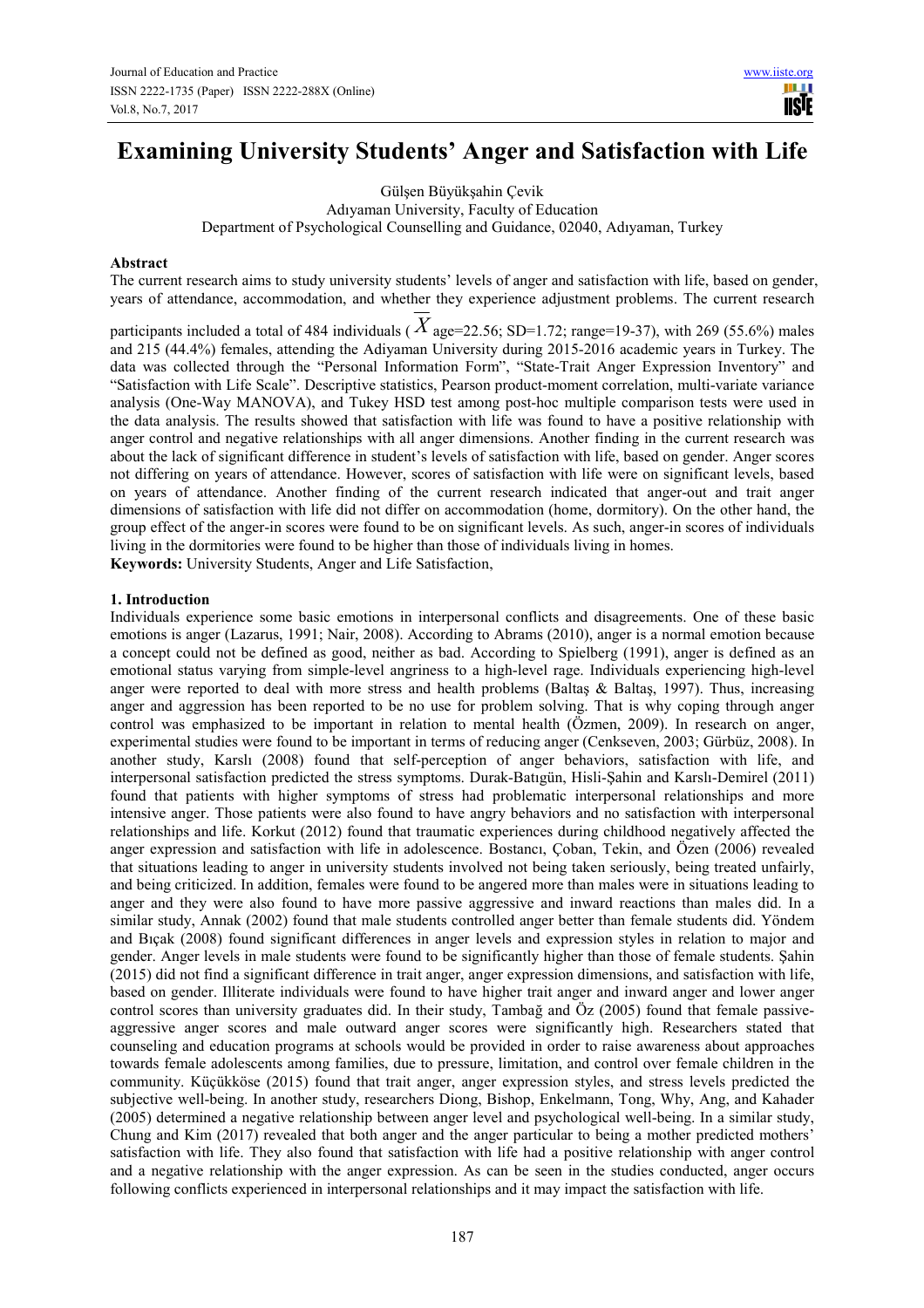Another variable associated with individual's anger level is satisfaction with life. Satisfaction with life was defined as individual's perception and evaluation of own life (Diener, Emmons, Larsen, and Griffin, 1985). In addition, the satisfaction with life involves individual's willingness to change his or her life, satisfaction with the past or future, relationships in the immediate environment, and all views of own life (Diener, Suh, Lucas & Smith, 1999). Satisfaction areas in an individual's life were stated to be the professional and family life, leisure activities, health, money, and the individual's self (Seligman & Csikszentmihalyi, 2000). Individuals with high satisfaction with life were found to be aggregable with family and friends and to have higher academic achievement levels (Gilman & Huebner, 2006). On the other hand, individuals with low satisfaction with life were found to have high levels of perceived stress, depression, and loneliness (Extremera, Duran &Rey, 2009; Kapıkıran & Yağcı, 2012). Ayyash-Abdo (2007) determined that subjective well-being had a positive relationship with self-esteem and optimism and that personality predicted satisfaction with life. Also, a positive relationship between satisfaction with life and self-esteem was revealed (Leung & Zang, 2000; Ullman & Tatar, 2001). A review of studies involving university students indicates that attitude toward major (Recepoğlu, 2013) and accommodation (Özgür, Babacan Gümüş, and Durdu, 2010) influenced the satisfaction with life. Tuzgöl-Dost (2007) determined in their study with university students that females had higher satisfaction with life than males did and that students with high SES had higher levels of satisfaction with life. Studies on satisfaction with life have been found on an increase (Kabasakal & Uz Baş, 2013; Yıldız, 2016; Yıldız & Baytemir, 2016; Yıldız & Duy, 2015; Yıldız, & Karadaş, 2017).) in the relevant literature. Gündoğar, Sallan-Gül, Uskun, Demirci, and Keçeci (2007), looking into the university students' satisfaction with life, found that the predictors of satisfaction with life were hopelessness, satisfaction with education, state-trait anxiety, placement within a desired major, job expectation, and reason for education in a major. Ülker-Tümlü and Recepoğlu (2013) found that satisfaction with life had a medium-level positive relationship with psychological endurance. In a similar study, Kabasakal and Uz Baş (2013) revealed that problem solving skill in candidate teachers significantly predicted the satisfaction with life. They found, in their research, that level of satisfaction with life significantly differed on the dimensions of monthly income and family income level and that it did not differ on gender. Huebner, Drane, and Valois (2000) determined that satisfaction with life did not significantly differ on gender. Çam and Artar (2014) found that satisfaction with life in females was higher than that of males. In Özgür, Babacan, Gümüş, and Durdu's (2010) research with university students, students living in homes were found to have higher levels of satisfaction with life. They revealed that majority of the students (80%) were happy living in homes and 17% of them were *pleased* to be living in dormitories.

A review of studies indicated that one of the general problems experienced by university students was accommodation (Özgür, Babacan, Gümüş, and Durdu, 2010) and the students could keep companionship of friends living in homes or dormitories within their interpersonal relationships during university life. Thus, anger or anger situations experienced by university students in interpersonal relationships gain importance. In addition, research on the relationship of anger experienced with the satisfaction with life is thought to be important. A review of research involving university students has not included any study investigating anger and levels of satisfaction with life combined, based on gender, years of attendance, accommodation, and adjustment problems experienced. Hence, studying anger and satisfaction with life based on these variables may be necessary and important in terms of contributing in expert (psychiatrist, psychological counselor, and psychologist) interventions into university students' levels of anger and satisfaction with life. Also, research on university students' anger and satisfaction with life based on these variables is limited in Turkey; in this sense, it may be considered to contribute in the relevant local literature.

# **1.1.The Purpose of the Research**

The current research aims to study university students' levels of anger and satisfaction with life, based on gender, years of attendance, accommodation, and whether they experience adjustment problems. Following questions were put forward within this general purpose:

- 1. Is there any relationship between university students' satisfaction with life and anger levels?
- 2. Do university students' levels of satisfaction with life and anger differ on gender?
- 3. Do university students' levels of satisfaction with life and anger differ on years of attendance?
- 4. Do university students' levels of satisfaction with life and anger differ on accommodation (home or dormitory)?
- 5. Do university students' levels of satisfaction with life and anger differ on whether they experience adjustment problems?

# **2. Method**

#### **2.1. Research Design**

This research is a descriptive research aimed at examining the present situation. Descriptive research is the way to determine what is the one (Heppner, Wampold, & Kivlighan, 2013).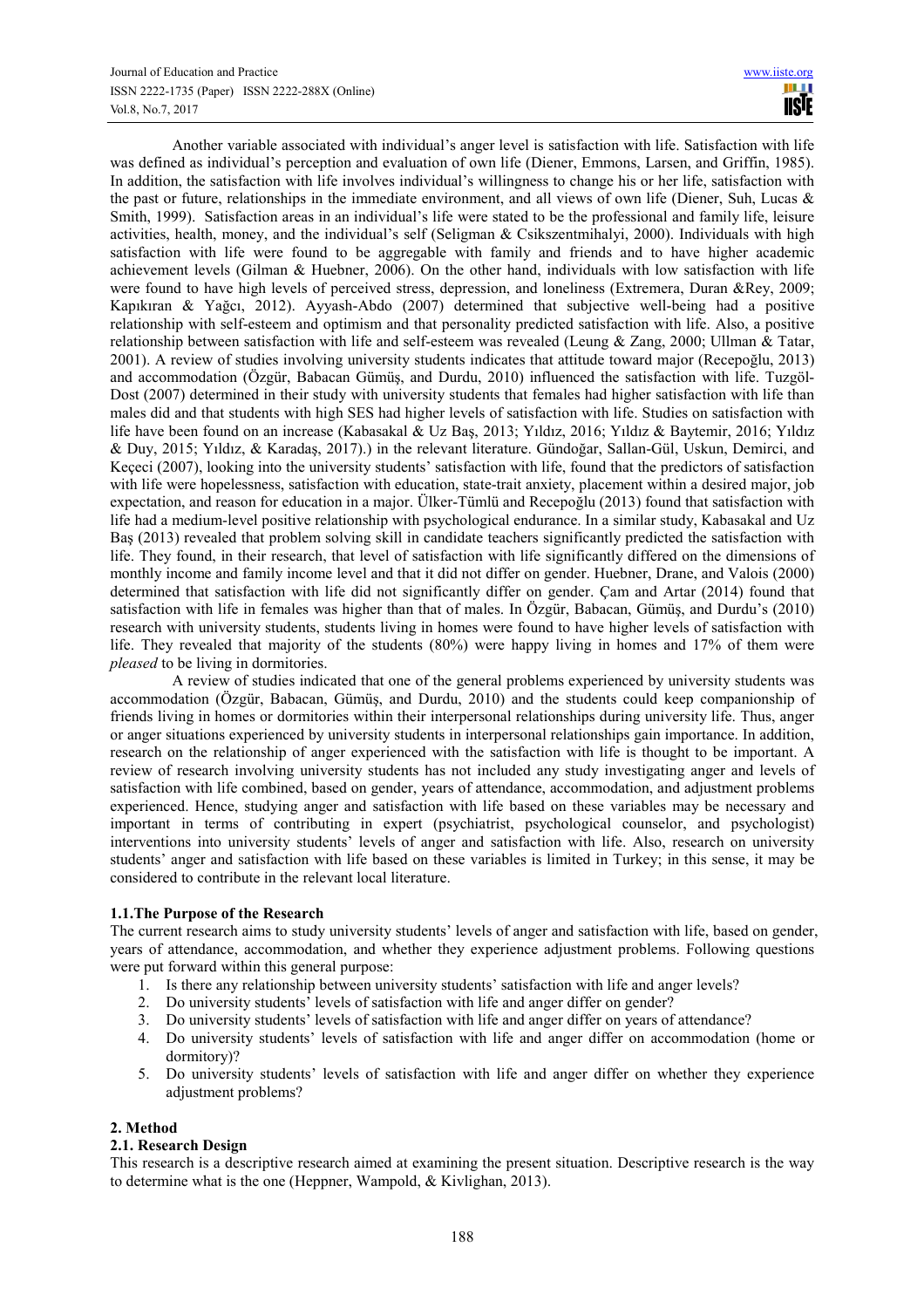The current research participants included a total of 484 individuals ( $\overline{X}$  age=22.56; SD=1.72; range=19-37), with 269 (55.6%) males and 215 (44.4%) females, attending the Adiyaman University during 2015-2016 academic years in Turkey. 272 (56.2%) of the participants were in their junior year and 212 (43.8%) attended their senior years. To reveal the effects of home or dormitory accommodation on students, junior and senior students that had been in the university for a while (at least 2-3 years) were included in the research. 233 students (48.1%) attended the Faculty of Education, 175 (36.2%) studied in the Faculty of Finance and Management Sciences, 48 (9.9%) attended the Faculty of Science and Letters, and 28 (5.8%) studied in the Faculty of Engineering.

# **2.3. Instruments**

# 2.3.1. State-Trait Anger Expression Inventory

State-Trait Anger Expression Inventory was developed by Spielberger (1991) and adapted into Turkish language by Özer (1994). The scale includes 34 items on sub-dimensions such as trait anger, controlled anger (anger control), anger vented out (anger-out), and suppressed anger (anger-in). The inventory is a Likert-type scale with items scored between 1 and 4. Upon validity and reliability studies, Cronbach's alpha internal consistency coefficient values were found as follows: .79 for trait anger, .84 for anger control, .78 for anger-out, and .62 for anger-in. Factor loads for anger control, anger-in, and anger-out sub-scales were respectively found as follows in the factor analysis conducted by Ozer (1994): .80- .90, .69–.91, .58–.76. The internal consistency coefficients of the scale ranged between the following values: .80-.90 for anger control, .58-.76 for anger-in, .69-.91for angerout.

2.3.2.Satisfaction with Life Scale (SWLS)

Satisfaction with Life Scale (SWLS) was developed by Diener, Emmons, Larsen, and Griffin (1985) in order to reveal individuals' satisfaction with life. STAS is a single-dimension scale with total five items scored as 1= Never Satisfying, 2= Not Satisfying, 3= Somewhat Not Satisfying, 4= neither Satisfying nor Not Satisfying, 5= Somewhat Satisfying, 6= Satisfying, and 7= Very Satisfying. The scale was adapted into Turkish language by Köker (1991). Reliability of the scale was checked through test-retest technique and the correlation between the two administrations was found to be .85 and item-test correlations ranged between .71 and .80.

2.3.3.Personal Information Form (PIF)

Personal Information Form was used to collect data associated with personal information in the current research. There are questions about sex, faculty, class level, accommodation (home or dormitory) and social adjustment problems in the form.

# **2.4. Data Analysis**

Descriptive statistics, Pearson product-moment correlation, multi-variate variance analysis (One-Way MANOVA), and Tukey HSD test among post-hoc multiple comparison tests were used in the data analysis. To determine whether the difference between the means was significant, the significance level was set as .05.

#### **3. Results**

Table 1 includes the kurtosis skewness, and descriptive statistics of the scores that university students obtained on the scales. Correlation values among the research variables were also included in Table 1.

**Table 1.** Descriptive statistics and pearson correlation coefficient values associated with the research variables

| Variables        |       | SD   | Kurtosis | <b>Skewness</b> |         |          |         |         | <sub>0</sub> |
|------------------|-------|------|----------|-----------------|---------|----------|---------|---------|--------------|
| 1. SWLS          | 21,35 | 7.02 | $-.63$   | $-36$           |         |          |         |         |              |
| 2. Trait anger   | 21,45 | 5.09 | $-.08$   | .49             | $-.07$  |          |         |         |              |
| 3. Anger-in      | 16,64 | 3.58 | $-.3$    | .16             | $-.087$ | $0.46**$ | $.73**$ |         |              |
| 4. Anger-out     | 15.64 | 3.9  | .58      | ,65             | $-.017$ | $.64**$  | $.37**$ | $.44**$ |              |
| 5. Anger control | 21,59 | 4.3  | $-.35$   | $-.03$          | $13**$  | $-35**$  | $37**$  | $-.00$  | $-36**$      |

N=484 p<.01

Table 1 indicates the kurtosis (between -.08 and -.63) and skewness (between -.03 and .65) values of the scales. Thus, the assumed values between  $+1$  and  $-1$  meant that the normality assumption was not violated (Tabachnick & Fidell, 2013). The linearity and normality assumptions must be met within the data in order to be able to use one-way MANOVA in the analysis. Hence, to determine the outliers, Mahalanobis distance values were calculated. Consequently, data may be said to be distributed normally and multivariate normality assumption may be considered met if Mahalanobis distance value calculated for determining the outliers is less than the table values found. Data with a Mahalanobis value more than the Chi square table value are set as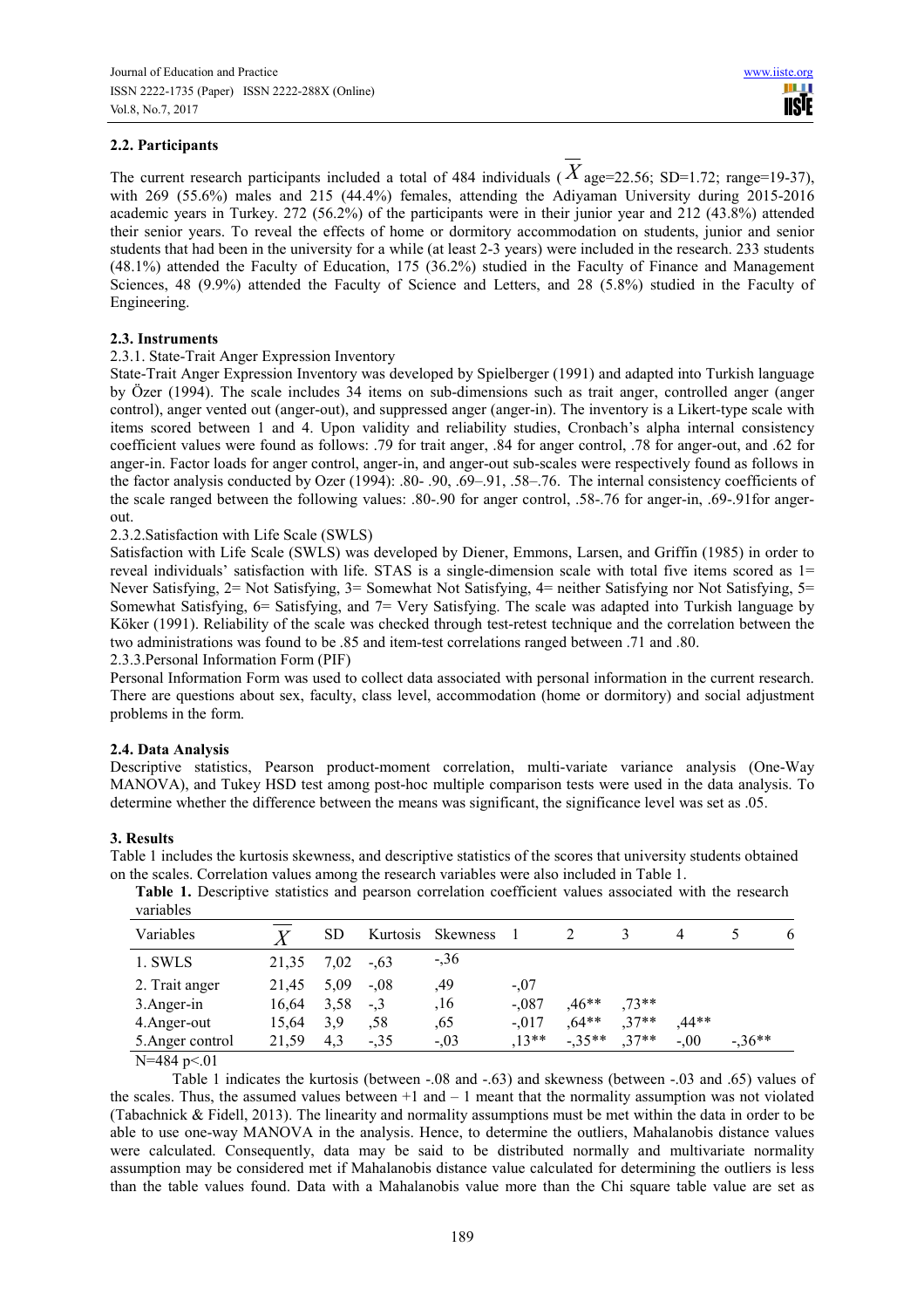outliers and excluded in the data set. For these, a significance level of .0001 is recommended (Büyüköztürk, 2004). Thus, data associated with 20 participants with outliers were excluded in the set. Also, the distribution graphic indicated a linear relationship. In addition, for the one-way MANOVA to be used, another important assumption, the covariance Matrix value (Box M Test) must be higher than .05; namely, the variance must be homogeneous. Obtained values indicated a homogeneous variance. Homogeneity of the variance was also examined through Levene test and variance in all groups was found to be homogeneous. Years of attendance (anger-out score) and experiencing adjustment problems (anger-in score) without homogeneity were not

included in the analysis. A review of Table 1 indicated the following: satisfaction with life ( $\overline{X}$  =21.35), trait anger score ( $\overline{X}$  =21.45), anger-in score ( $\overline{X}$  =16.64), anger-out score ( $\overline{X}$  =15.64) and anger control score

 $(X = 21.59)$ . Table 1 also indicated that satisfaction with life had a positive relationship with anger control and negative relationships with other anger dimensions.

The difference between university students' satisfaction with life and anger scores, based on gender, was analyzed through one-way MANOVA and the results were included in Table 2.

| Table 2. MANOVA results associated with satisfaction with life and anger scores of groups based on gender |                |  |             |      |      |         |  |
|-----------------------------------------------------------------------------------------------------------|----------------|--|-------------|------|------|---------|--|
| Source of Variance                                                                                        | Sum of Squares |  | Mean Square |      |      |         |  |
| 1.SWLS                                                                                                    | 12.703         |  | 12.703      | .257 | .612 | $-.002$ |  |
| 2. Traid anger                                                                                            | 4.155          |  | 4.155       | 160  | 690  | $-.002$ |  |

| $\angle$ . France anger           | 4.133     | 4.199   | ,100   | .vyv    | $-100\angle$ |
|-----------------------------------|-----------|---------|--------|---------|--------------|
| 3. Anger-in                       | 9.401     | 9.401   | .733   | .392    | $-.001$      |
| 4. Anger-out                      | 144.749   | 144.749 | 9.680  | $.002*$ | .018         |
| 5. Anger control                  | 210.266   | 210.266 | 11.569 | $.001*$ | 021          |
| $*_{n}$ $\lt$ 05 $*_{n}$ $\lt$ 01 | ***n< 001 |         |        |         |              |

\*p<.05, \*\*p<.01, \*\*\*p<.001

Covariance Matrix values were not found on significant levels in the analyses (Box M Test= 12.66;  $p=0.63$ ). Also, Levene test indicated that the assumption of variance homogeneity was met ( $p>0.05$ ). A review of Table 2 indicated that, through one-way multi-variant variance analysis (MANOVA), the group effect of satisfaction with life based on gender was not found on significant levels [Wilks'  $\lambda = .91$ , F<sub>(1.482)</sub>= .257, p>.05]. Namely, no significant-level difference between students' satisfaction with life was found on gender. Similarly, trait anger scores were found to not differ on gender [Wilks'  $\lambda$  = .91, F<sub>(1.482)</sub> = .160, p>.05]. Anger-in scores were not found to be on significant levels [Wilks'  $\lambda = .91$ ,  $F_{(1.482)} = .733$ , p>.05].

On the other hand, anger-in scores were found to be on significant levels [Wilks'  $\lambda$  = .91, F<sub>(1.482)</sub>= 9.68, p<.01]. Thus, female mean ( $X = 15.16$ ) was lower than male mean ( $X = 16.26$ ). Eta square value was also found to indicate a low-level relationship ( $n^2$  = .018). Similarly, the group effect of anger control scores, based on gender, was found on significant levels [Wilks'  $\lambda = .91$ ,  $F_{(1.482)} = 11.56$ , \*p<.01]. Thus, female mean ( $X = 21$ ) was found to be lower than male mean ( *X* =22.33). Eta square value was also found to indicate a low-level relationship ( $\eta^2$ = .021).

The difference between university students' satisfaction with life and anger scores, based on years of attendance, was analyzed through one-way MANOVA and the results were included in Table 3.

| of Attendance      |                |    |             |       |      |         |  |
|--------------------|----------------|----|-------------|-------|------|---------|--|
| Source of Variance | Sum of Squares | df | Mean Square |       |      |         |  |
| 1.SWLS             | 240,007        |    | 240,007     | 4.905 | .027 | 008     |  |
| 2. Trait anger     | 4,411          |    | 4.411       | .169  | .681 | $-.002$ |  |
| 4. Anger-in        | 13,742         |    | 13,742      | 1,072 | .301 | .000.   |  |
| 5. Anger control   | .235           |    | .235        | .013  | .911 | $-.002$ |  |
|                    |                |    |             |       |      |         |  |

Table 3. MANOVA Results associated with Satisfaction with Life and Anger Scores of Groups based on Years of Attendance

 $*p<.05$ ,  $*p<.01$ ,  $**p<.001$ 

Covariance Matrix values were not found on significant levels in the analyses (Box M Test= 8.56;  $p=0.58$ ). Also, Levene test indicated that the assumption of variance homogeneity was met ( $p>0.05$ ). However, anger-out dimension was not included in the analysis as it did not meet Levene test assumptions  $(p>0.05)$ . A review of Table 3 indicated that anger scores based on years of attendance was not found on significant levels [Wilks'  $\lambda = .98$ , p>.05]. On the other hand, the group effect of satisfaction with life scores, based on years of attendance, was found to be on significant levels [Wilks'  $\lambda$  = .98, F<sub>(1.482)</sub> = 4.905, p<.05]. Thus, a review of difference among groups indicated that means of senior students ( $X = 22.15$ ) were significantly higher than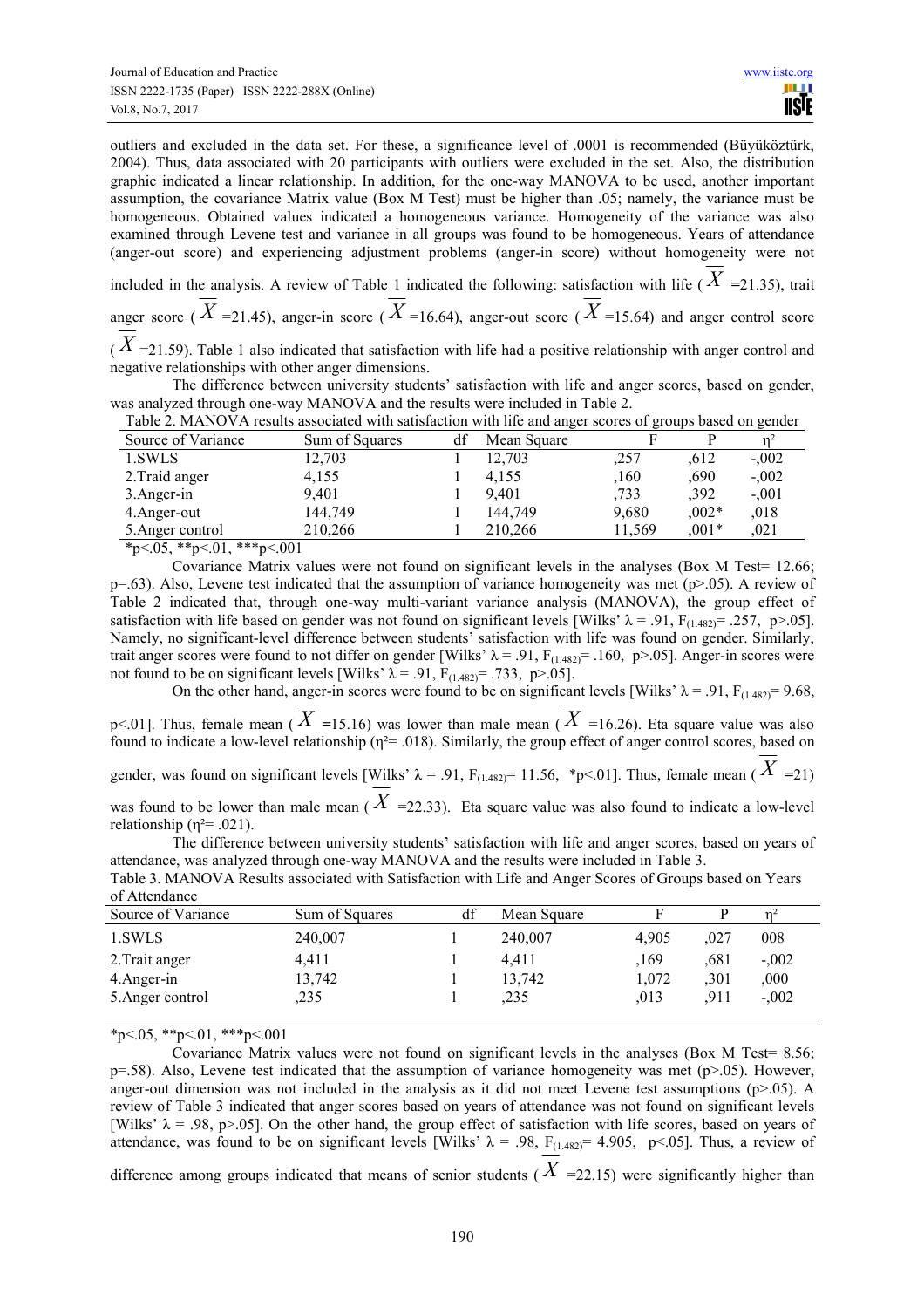those of junior students ( $X = 20.73$ ). Eta square value was also found to indicate a lower-level relationship  $(n^2=0.008)$ .

The difference between university students' satisfaction with life and anger scores, based on accommodation, was analyzed through one-way MANOVA and the results were included in Table 4. Table 4. MANOVA Results associated with Satisfaction with Life and Anger Scores of Groups based on Accommodation

| Source of Variance | Sum of Squares | Mean Square |       |         |         |
|--------------------|----------------|-------------|-------|---------|---------|
| 1.SWLS             | ,036           | .036        | .001  | .978    | $-.002$ |
| 2. Trait Anger     | 85,191         | 85,191      | 3,294 | .070    | ,005    |
| 3.Anger-in         | 85,278         | 85,278      | 6,731 | $,010*$ | ,012    |
| 4. Anger-out       | 7,245          | 7,245       | .475  | .491    | $-.001$ |
| 5. Anger control   | 42.028         | 42.028      | 2.269 | .133    | ,003    |

 $*p<.05$ ,  $*p<.01$ ,  $**p<.001$ 

Covariance Matrix values were not found on significant levels in the analyses (Box M Test= 22.3;  $p=1$ ). Also, Levene test indicated that the assumption of variance homogeneity was met ( $p>0.05$ ). A review of Table 4 indicated that, through one-way multi-variant variance analysis (MANOVA), the group effect of satisfaction with life based on accommodation was not found on significant levels [Wilks'  $\lambda = .96$ ,  $F_{(1.482)} = .001$ p>.05]. Also, the group effects of trait anger scores [Wilks'  $\lambda = 96$ , F<sub>(1.482)</sub>= 3.29 p>.05], anger-out scores [Wilks'  $\lambda = 96$ , F<sub>(1.482)</sub>=2.26, p>.05], and anger control [Wilks'  $\lambda = 96$ , F<sub>(1.482)</sub>=2.26, p>.05] dimensions were not found on significant levels. The group effect of anger-in scores, on the other hand, was found to be on

significant levels [Wilks'  $\lambda$  = 96, F<sub>(1.482)</sub> = 6.73, p<.05]. Hence, anger-in scores of students living in homes (X)

=16.25) were found to be lower than those of students living in dormitories ( $X$  =17.09). Eta square value was also found to indicate a lower-level relationship ( $\eta^2$ = .012).

The difference between university students' satisfaction with life and anger scores, based on the experience of adjustment problems in the university, was analyzed through one-way MANOVA and the results were included in Table 5.

| groups based on the experience of adjustment problems in the university                                                                                                            |              |    |          |        |           |       |  |  |
|------------------------------------------------------------------------------------------------------------------------------------------------------------------------------------|--------------|----|----------|--------|-----------|-------|--|--|
| Source of Variance                                                                                                                                                                 | Sum of       | df | Mean     | Е      |           | $n^2$ |  |  |
|                                                                                                                                                                                    | Squares      |    | Square   |        |           |       |  |  |
| 1.SWLS                                                                                                                                                                             | 1012,25<br>4 |    | 1012,254 | 21,390 | $0.00***$ | .041  |  |  |
| 2. Traid anger                                                                                                                                                                     | 136,699      |    | 136,699  | 5,307  | $.022*$   | ,009  |  |  |
| 3. Anger-out                                                                                                                                                                       | 91,542       |    | 91,542   | 6,077  | $.014*$   | .010  |  |  |
| 4. Anger control                                                                                                                                                                   | 73,141       |    | 73,141   | 3,962  | $0.47*$   | ,006  |  |  |
| $\mathbf{a}$ . $\mathbf{a}$ , $\mathbf{a}$ , $\mathbf{a}$ , $\mathbf{a}$ , $\mathbf{a}$ , $\mathbf{a}$ , $\mathbf{a}$ , $\mathbf{a}$ , $\mathbf{a}$<br>$\sim$ $\sim$ $\sim$ $\sim$ |              |    |          |        |           |       |  |  |

Table 5. MANOVA Results associated with satisfaction with life and anger scores of ns based on the experience of adjustment problems in the university

 $*p<.05$ ,  $*p<.01$ ,  $**p<.001$ 

Covariance Matrix values were not found on significant levels in the analyses (Box M Test= 94;  $p=0.69$ ). Also, Levene test indicated that the assumption of variance homogeneity was met ( $p>0.05$ ). However, anger-in dimension was not included in the analyses as it did not meet the assumptions of Leven test ( $p<0.05$ ). A review of Table 5 indicated that, through one-way multi-variant variance analysis (MANOVA), satisfaction with life based on the experience of adjustment problems in the university was found on significant levels [Wilks' λ

 $= .94$ , F<sub>(1,482)</sub> = 21.39, p<.001]. Thus, the satisfaction with life of those experiencing adjustment problems (X

=19.84) was found to be lower than that of students not experiencing adjustment problems ( $\hat{X}$  =22.73). Eta square value was also found to indicate a medium-level relationship  $(\eta^2 = .041)$ . Based on the experience of adjustment problems, the trait anger scores were found to be on significant levels [Wilks'  $\lambda = .94$ , F<sub>(1.482)</sub>= 5.3, p<.05]. Hence, the trait anger scores of those experiencing adjustment problems ( *X* =22) was found to be significantly higher than that of students not experiencing adjustment problems ( $X$  =20.94). The group effect of anger-out scores was also found to be significant [Wilks'  $\lambda = .94$ ,  $F_{(1.482)} = 6.07$ , p<.05]. This indicated that those experiencing adjustment problems ( $X = 16.1$ ) had significantly higher levels of anger-out scores than those without adjustment problems ( $X = 15.23$ ). The group effect of anger control scores was also found to be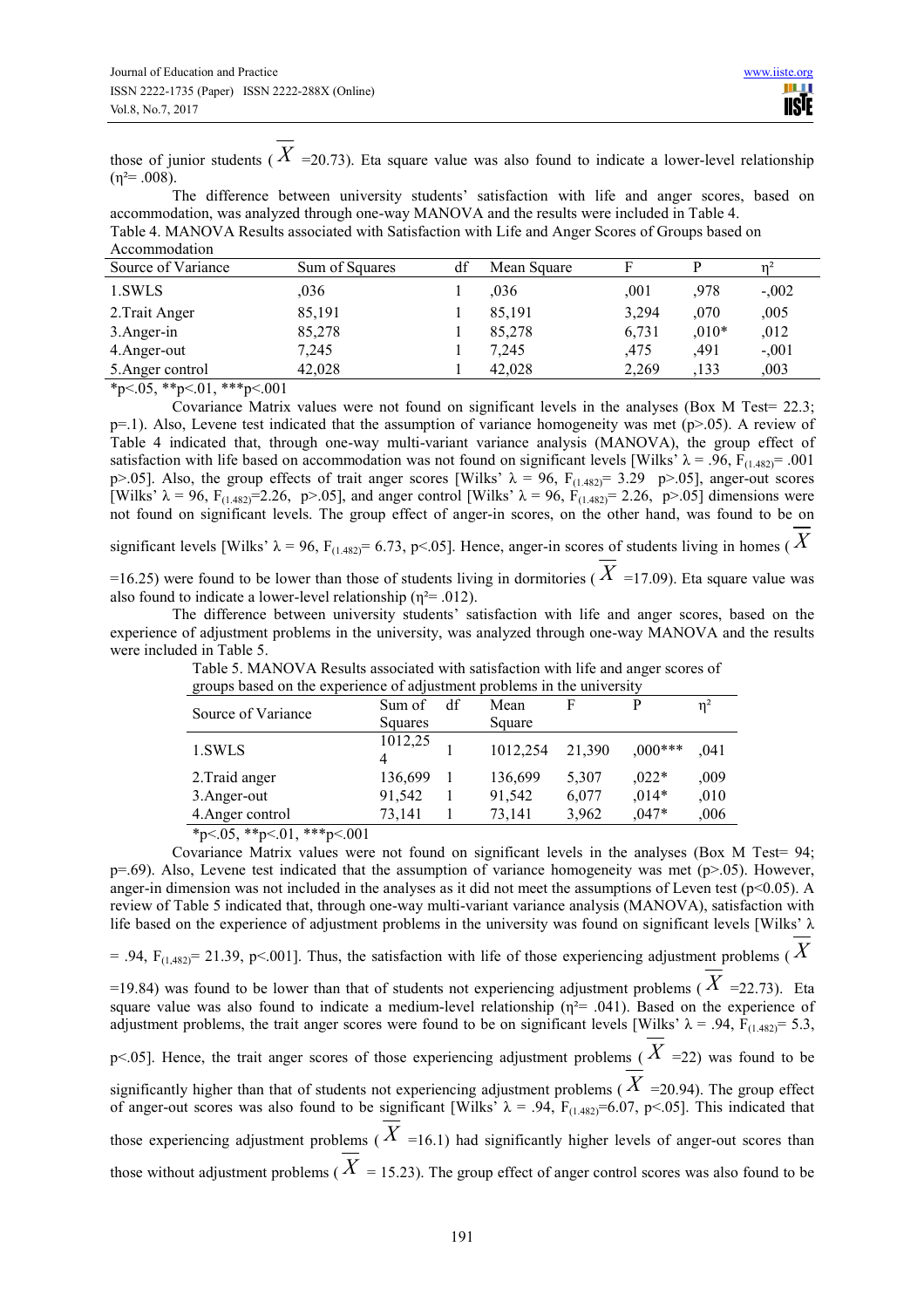significant [Wilks'  $\lambda = .94$ , F<sub>(1.482)</sub>=3.96, p<.05]. This indicated that those experiencing adjustment problems  $(X = 21.18)$  had significantly lower levels of anger control scores than those without adjustment problems ( $X$ 

 $= 21.96$ ). A low-level relationship was found based on the Eta square values of anger scores.

#### **4. Discussion, Conclusion and Suggestions**

The current research aimed to examine whether there was a relationship between anger and satisfaction with life and whether the levels of anger and satisfaction with life differed on gender, years of attendance, accommodation, and the experience of adjustment problems. Hence, satisfaction with life was found to have a positive relationship with anger control and negative relationships with all anger dimensions. In a similar research, Karslı (2008) found that anger behaviors, self-perception, life satisfaction, and interpersonal satisfaction predicted stress symptoms in both the patient and the healthy groups. Küçükköse (2015) determined that trait anger and anger expression predicted the subjective well-being. In addition, a negative, low-level significant relationship between subjective well-being and trait anger, anger-in, anger-out expression styles was found. Similarly, Diong et al. (2005) determined a negative relationship between anger level and psychological well-being. In another study, Chung and Kim (2017) found a positive relationship between satisfaction with life and anger control and a negative relationship between satisfaction with life and anger expression. Significant relationships were found between anger and satisfaction with life in the current research and similar studies. The positive relationship between satisfaction with life and anger control may be based on better coping with a conflict or stressful life event of, happier individuals better perceiving their lives and controlling anger in interpersonal relationships.

Another finding in the current research was about the lack of significant difference in student's levels of satisfaction with life, based on gender. However, Tuzgöl-Dost (2007) found that females' satisfaction with life was higher than that of males among university students. In Çam and Artar's (2014) study, females' satisfaction with life was found to be higher than that of males. In other studies supporting the findings of the current research, the scores of satisfaction with life were found to not differ on gender (Fugl-Meyer, Melin & Fugl-Meyer, 2002; Hampton & Marshall, 2000; Huebner, Drane & Valois, 2000). These findings indicate that satisfaction with life does not differ on gender. Various research results may be differing based on different samples. The lack of difference on gender in the current study may have been due to the lack of situations (such as an urban area, major, life conditions, etc.) positively or negatively impacting the satisfaction with life on gender. Another finding in the current study indicated that trait anger and anger-in scores did not significantly differ on gender. However, anger-out and anger control scores did differ. Hence, females' means of anger-out and anger control scores were found to be lower than those of males. Namely, it may be said that males let their anger out in the environment relatively more than females did and females found it relatively harder than males did to control their anger. In a similar study supporting the findings of the current research, Annak (2002) found that males controlled their anger better than females did. Yöndem and Bıçak (2008) concluded in their study that male students' anger levels were significantly higher than those of female students. Tambağ and Öz (2005) examined anger expression in terms of both gender and living with a family or at an orphanage. The researchers found that female passive-aggressive anger scores and male anger-out scores were high as indicated in other studies. Bostancı, Çoban, Tekin, and Özen's (2006) study involving university students indicated that females had more anger than males did in situations leading to anger. Males had more angry thinking than females did and females had more anxious behavior than males did. A review of interpersonal relationships sub-dimension indicated that females had more passive-aggressive and inner reactions than males did. Consequently, female anger-out and anger control mean scores were found to be lower than those of males. Hence, males may be letting their anger out due to their general characters or based on parents' attitudes. Females may be said to have more difficulty controlling their anger than males do.

Another finding in the current research was about anger scores not differing on years of attendance. However, scores of satisfaction with life were on significant levels, based on years of attendance. Thus, senior students' mean scores of satisfaction with life were found to be higher than those of junior students. In a similar study, Ozdemir and Dilekmen (2016) found the satisfaction with life to be higher on senior students. In another similar study, Deniz and Yılmaz (2004) found senior students' satisfaction with life to be higher than that of freshmen students. A senior student may be considered to be less under the effects of course-related stressors as most courses should be completed in senior year; due to getting closer to his/her professional targets and also better adjustment in the home or dormitory or in the university environment, such student may have higher levels of satisfaction with life.

Another finding of the current research indicated that anger-out and trait anger dimensions of satisfaction with life did not differ on accommodation (home, dormitory). On the other hand, the group effect of the anger-in scores were found to be on significant levels. As such, anger-in scores of individuals living in the dormitories were found to be higher than those of individuals living in homes. Thus, those living in dormitories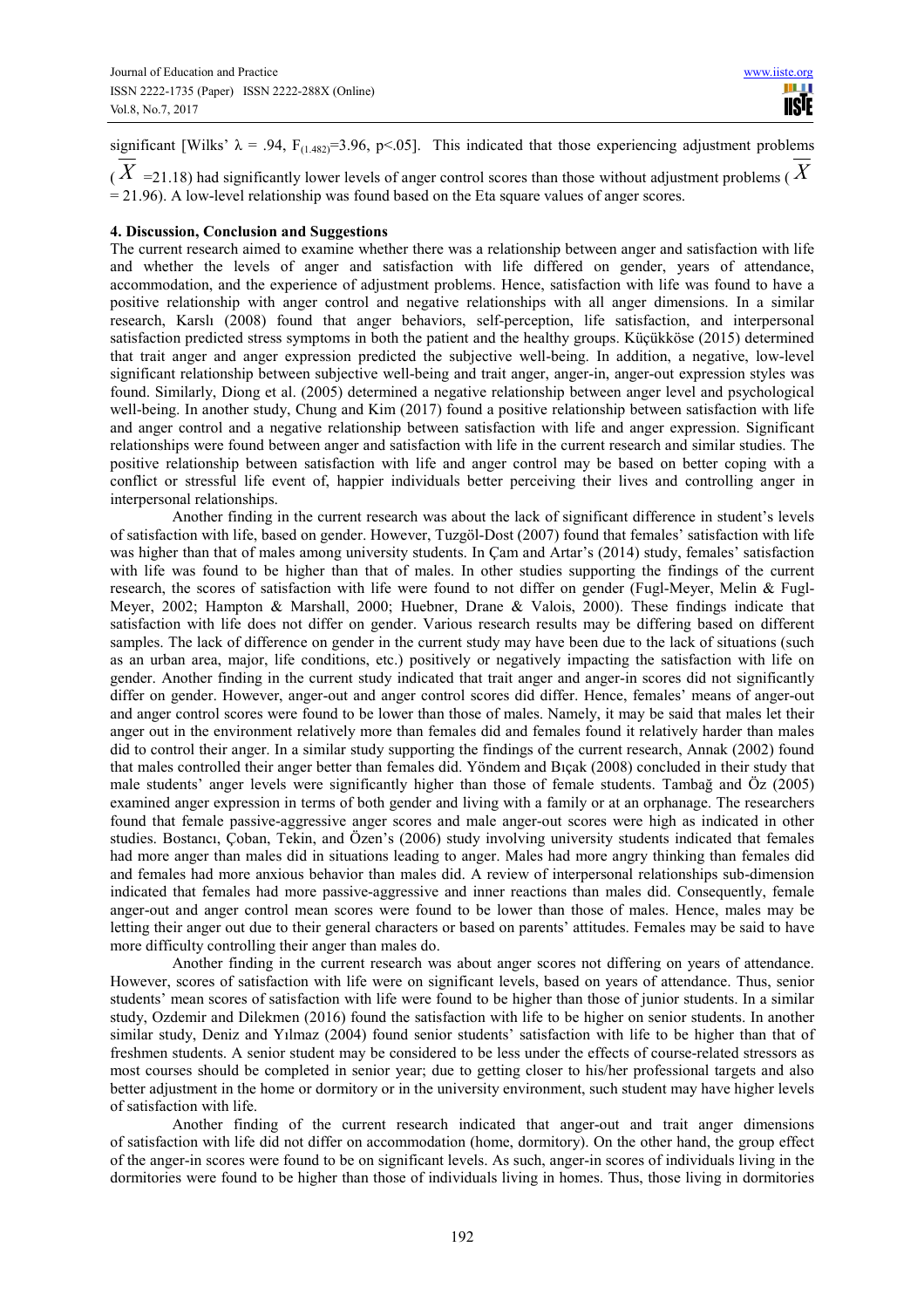may be considered to suppress their anger more than those living in homes. In a similar study, Filiz and Çemrek (2014) determined that accommodation was among the basic problems of university students; 39% of the students lived in public dormitories; and they (21.4%) had inadequate conditions in public dormitories. Özgür, Babacan, Gümüş, and Durdu (2010) found that majority (80%) of the students were pleased to be living in homes and 17% of the students were pleased to be living in dormitories. Hence, studies indicated that students were not happy to be living in dormitories. Thus, due to not being satisfied and inadequate conditions (number of students, food, cleanliness, etc.), students may have suppressed their anger.

The group effects of satisfaction with life, based on the experience of adjustment problems in the university, were not on significant levels. Accordingly, the satisfaction with life of those experiencing adjustment problems was lower than that of those not experiencing adjustment problems. Also, the group effects of trait anger and anger-out scores were found to be on significant levels. The trait anger and anger-out scores of those experiencing adjustment problems were significantly higher than those not experiencing adjustment problems and anger control scores as well as satisfaction with life of those experiencing adjustment problems were significantly lower. Such result may be considered to indicate that individuals experiencing adjustment problems may have reflected their anger on interpersonal relationships in a dysfunctional manner in stressful situations; they may have had difficulty controlling their anger; and, thus, these may have affected their happiness or subjective well-being to lower their satisfaction with life. Yavuzer (1996) defined adjustment as being able to build and sustain better relationships with one's own and in the environment. Hence, the individuals with difficulty to adjust in environment may be letting their anger out and having difficulty controlling their anger to consequently negatively affect their levels of satisfaction with life. In a similar study involving university students, Erdoğan, Şanlı, and Şimşek-Bekir (2005) found that 82.4% of the students liked the life in the university; 63.4% were culturally improved in the university; 55.6% were socialized through university activities; 53.6% thought that they were socially improved in the university; 23.7% had difficulty adjusting in the university life; and some (20%) felt lonely. In another similar study, Aras (2015) revealed that the social adjustment of university students differed on the accommodation with the longest period of residence. Aktas (1997) found that personal, social, and overall adjustment of senior students were significantly higher than those in their freshmen years were. Similarly, Özbay (1997) stated that the university required the students to sustain relationships in a new environment; dormitory and class atmosphere brought about interaction in a new social environment and required new social skills and effort.

The current research has some limitations. The scales used in the current research are limited to the characteristics that they measure. In addition, the current study was conducted with junior and senior students in Adiyaman University. Thus, it may be recommended for repetition with different samples. Following suggestions could be put forward based on the findings of the current research: 1. as the life satisfaction dimension had a positive relationship with anger control and negative relationships with all other anger dimensions, group psychological counseling sessions may be organized at university counseling centers to increase satisfaction with life, 2. as female anger-out and anger control scores were lower than the male average, rehabilitation activities may be planned within psychological counseling to be conducted, 3. as the anger-in scores of students living in dormitories were higher than those of students living in homes, activities (number of those living, food, cleanliness, etc.) to improve dormitory conditions may be organized, and 4. as the life satisfaction scores of students experiencing adjustment problems were lower than those of students not experiencing adjustment problems, orientation activities may be planned and effectively conducted starting from the first year of university education. In addition, the orientation may be shaped based on needs analysis of students' leisure and cultural activities, 5. as trait anger and anger-out scores of students experiencing adjustment problems were significantly high and anger control scores and life satisfaction of those students were significantly low, intervention, prevention, group psychological counseling, and psychological counseling services may be recommended in relation to anger and life satisfaction of students experiencing adjustment problems.

# **References**

Abrams, M. (2010). *Anger management in sport,* United Kingdom: Sheridan Books.

- Aktaş, Y. (1997). Üniversite ögrencilerinin uyum düzeylerinin incelenmesi: uzunlamasına bir çalışma. *Hacettepe Üniversitesi Eğitim Fakültesi Dergisi*(13), 107-110.
- Annak, Ş. (2002). *Özel bir okulda öğrenim gören lise son sınıf öğrencilerinin kızgınlık düzeyleri'nin çeşitli değişkenler açısından incelenmesi.* Yayınlanmamış Yüksek Lisans tezi, Hacettepe Üniversitesi, Sosyal Bilimler Enstitüsü, Ankara.
- Aras, E. (2015). *Üniversite öğrencilerinin kişisel ve sosyal uyum düzeylerinin çeşitli değişkenlere göre incelenmesi.* Yüksek Lisans Tezi, Atatürk Üniversitesi, Erzurum.
- Ayyash-Abdo, H. & Alamuddin, R. (2007). Predictors of subjective well being among college youth in Lebanon. *The Journal of Social Psychology,* 147(3): 265-284.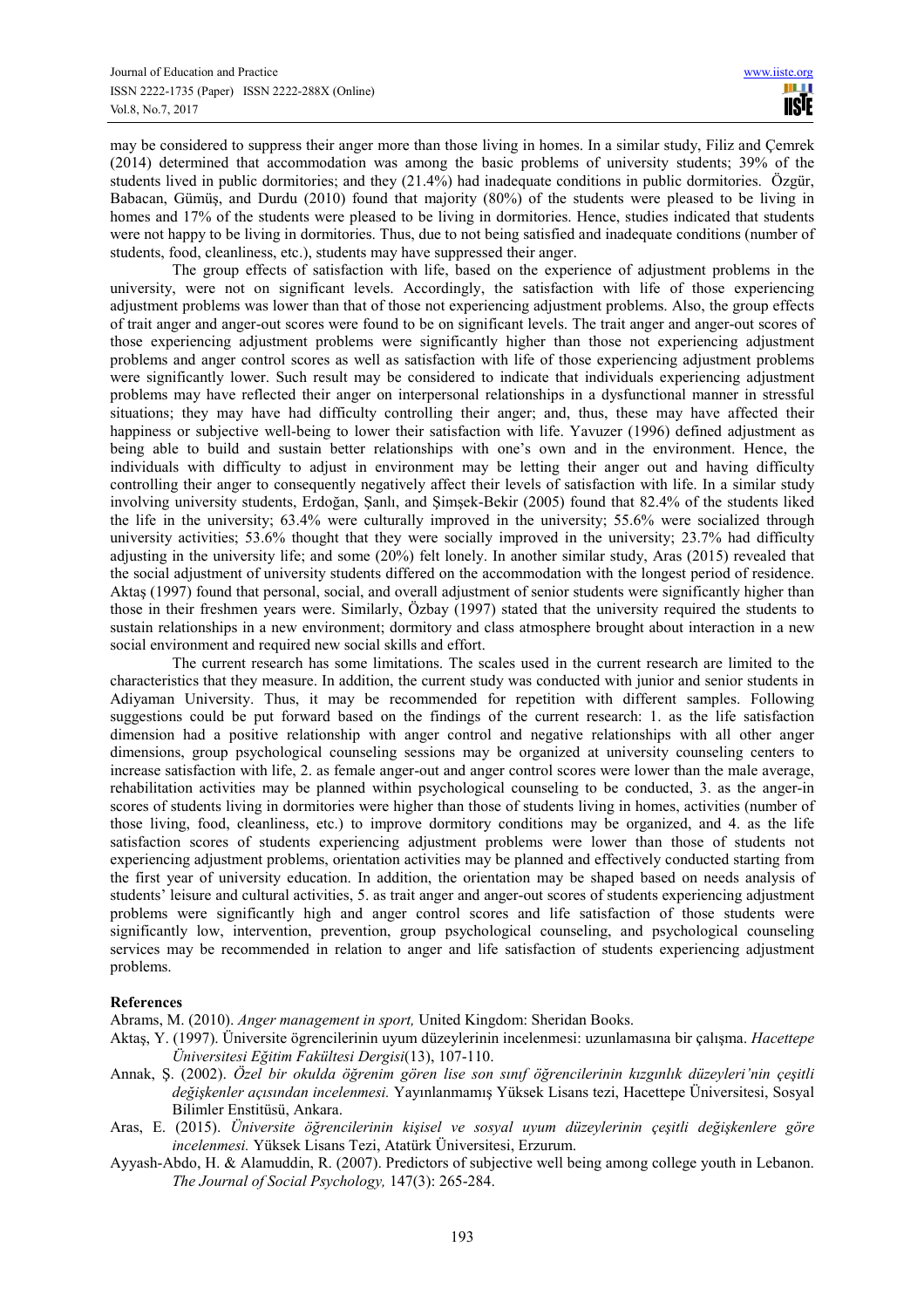Baltaş, A.& Baltaş, Z. (1997). *Stres ve başaçıkma yolları*. On Altıncı Baskı. İstanbul: Remzi Kitabevi.

Bostancı, N., Çoban, Ş., Tekin, Z. & Özen, A. (2006). Üniversite Öğrencilerinin Cinsiyete Göre Öfke İfade Etme Biçimleri, *Kriz Dergisi*, 14(3), 9-18.

Büyüköztürk, Ş. (2004). *Sosyal bilimler için veri analizi el kitabı*, 4.Baskı, Ankara: Pegem A Yayıncılık.

Cenkseven, F. (2003). Öfke yönetimi becerileri programının ergenlerin öfke ve saldırganlık düzeylerine etkisi, *Eğitim Bilimleri ve Uygulama Dergisi*, *2(4),* 153-167.

Chung, K.-S. Kim, M. (2017). Anger factors impacting on life satisfaction of mothers with young children in Korea: Does mother's age matter?, *Personality and Individual Differences* 104, 190–194.

Çam, Z. & Artar, M. (2014). Ergenlikte yaşam doyumu: okul türleri bağlamında bir inceleme, *Muş Alparslan Ünı̇versı̇tesı̇ Sosyal Bı̇lı̇mler Dergisi*, 2(1),23-46.

Deniz, M. E. ve Yılmaz, E. (2004). *Üniversite Öğrencilerinin Duygusal Zekâ Yetenekleri ve Yaşam Doyumları Arasındaki İlişki.* XIII. Ulusal Eğitim Bilimleri Kurultayı, İnönü Üniversitesi, Malatya.

Diener, E., Emmons, R.A., Larsen, R.J. & Griffin, S. (1985). The satisfaction with life scale. *Journal of Personality Assessment,* 49(19), 71-75.

Diener, E., Suh, E. M., Lucas, R. E., & Smith, H. L. (1999). Subjective well-being: Three decades of progress. *Psychological Bulletin, 125*(2), 276–302.

Diong, M.S., Bishop, G.D., Enkelmann, H.C., Tong, E.M.W.N. Why, Y.P.,Ang, J.C.H., Kahader, M. (2005). Anger, stress, coping, social support and health: Modelling the relationships, *Journal of Psychology & Health*, 20(4), 467-495**.**

Durak-Batıgün, A. Hisli-Şahin, N., Karslı Demirel, E. (2011). Bedensel hastalıkları olan bireylerde stres, kendilik algısı, kişilerarası tarz ve öfke ilişkisi, *Türk Psikiyatri Dergisi*, 2011;22(4):245-54.

Erdoğan, S. H., Şanlı, S.& Şimşek-Bekir, H. (2005) Gazi Üniversitesi, Eğitim Fakültesi öğrencilerinin üniversite yaşamına uyum durumları, *Kastamonu Eğitim Dergisi,* 13, (2)479-496 .

Extremera, N., Duran, A., & Rey, L. (2009). The moderating effect of trait meta-mood on perceived stres on life satisfaction. *Personality and Individual Differences*, 47, 116–141.

- Filiz, Z. & Çemrek, F. (2014). Üniversite öğrencilerinin barınma sorunlarının uygunluk analizi ile incelenmesi, *Eskişehir Osmangazi Üniversitesi Sosyal Bilimler Dergisi*, 8(2), 207-224.
- Fugl-Meyer, A. R., Melin, R. & Fugl-Meyer, K. S. (2002). Life satisfaction in 18 to 64 year old Swedes: In relation to gender, age, partner and immigrant status. *Journal of Rehabilitation Medical*, 34, 239-246.
- Gilman, R. & Huebner, E. S. (2006). Characteristics of adolescents who report very high life satisfaction. *Journal of Youth and Adolescence, 35*(3), 311-319.
- Gündoğar, D., Sallan Gül, S., Uskun, E., Demirci, S. & Keçeci, D. (2007) Üniversite öğrencilerinde yaşam doyumunu yordayan etkenlerin incelenmesi, *Klinik Psikiyatri*, 10, 14-27.
- Gürbüz, G. (2008). *Öfke denetimi eğitiminin lise son sınıf öğrencilerinin öfkeyle başa çıkmaları, yaşam doyumları ve depresyon düzeylerine etkisinin incelenmesi,* Dokuz Eylül Üniversitesi Eğitim Bilimleri Enstitüsü, İzmir.
- Hampton, N. Z., & Marshall, A. (2000). Culture, gender, self-efficacy and life satisfaction: A comparison between Americans and Chinese people with spinal cord injures. *Journal of Rehabilitation*, 66(3), 21- 29.
- Heppner, P. P., Wampold, B. E., & Kivlighan, D. M., Jr. (2013). *Psikolojik danışmada araştırma yöntemleri [Research design in counseling].* (D. M. Siyez, Trans.). Ankara, Turkey: Mentis Yayıncılık.
- Huebner, E. S., Drane, J.W., & Valois, R.F. (2000). Levels and demographic correlates of adolescent life satisfaction reports. *School Psychology International, 21*, 281 –292.
- Kabasakal, Z. & Uz Baş, A. (2013) Öğretmen adaylarında yaşam doyumunun yordayıcısı olarak problem çözme becerileri, *Eğitim ve Öğretim Araştırmaları Dergisi,*2 (1)27-35.
- Karslı, E. (2008).Kişilerarası tarz, kendilik algısı, öfke ve psikosomatik bozukluklar. Yayınlanmamış Yüksek Lisans Tezi, Akara Üniversitesi, Sosyal Bilimler Enstitüsü, Ankara.
- Kapıkıran, Ş. & Yağcı, U. (2012). Ergenlerin yalnızlık ve yaşam doyumu: çalgı çalma ve müzik topluluğuna katılmanın aracı ve farklılaştırıcı rolü, *İlköğretim Online*, 11(3), 738-747.
- Korkut, Ş. (2012). *Lise öğrencilerinde çocukluk örselenme yaşantıları ve öfke ifade biçimleri ile benlik saygısı ve yaşam doyumu arasındaki ilişkilerin incelenmesi,* Yayınlanmamış Yüksek Lisans Tezi, Çukurova Üniversitesi Sosyal Bilimler Enstitüsü, Adana.
- Küçükköse, İ. (2015). *Lise öğrencilerinin öznel iyi oluş düzeyleri ile sürekli öfke, öfke ifade tarzları ve stres düzeyleri arasındaki ilişkinin incelenmesi*, Yayınlanmamaş Yüksek Lisans Tezi, Mevlana Üniversitesi Sosyal Bilimler Enstitüsü, Konya.

Köker, S. (1991). *Normal ve sorunlu ergenlerin yaşam doyumu düzeylerinin karşılaştırılması*. Yüksek Lisans Tezi, Ankara Üniversitesi, Sosyal Bilimler Enstitüsü, Ankara.

Lazarus, R. S. (1991). Cognition and motivation in emotion. *American Psychologist*, *46*(4),352–367.

Leung, J. P. & Zhang, L.-W. (2000). Modelling life satisfaction of Chinese adolescents in Hong Kong.